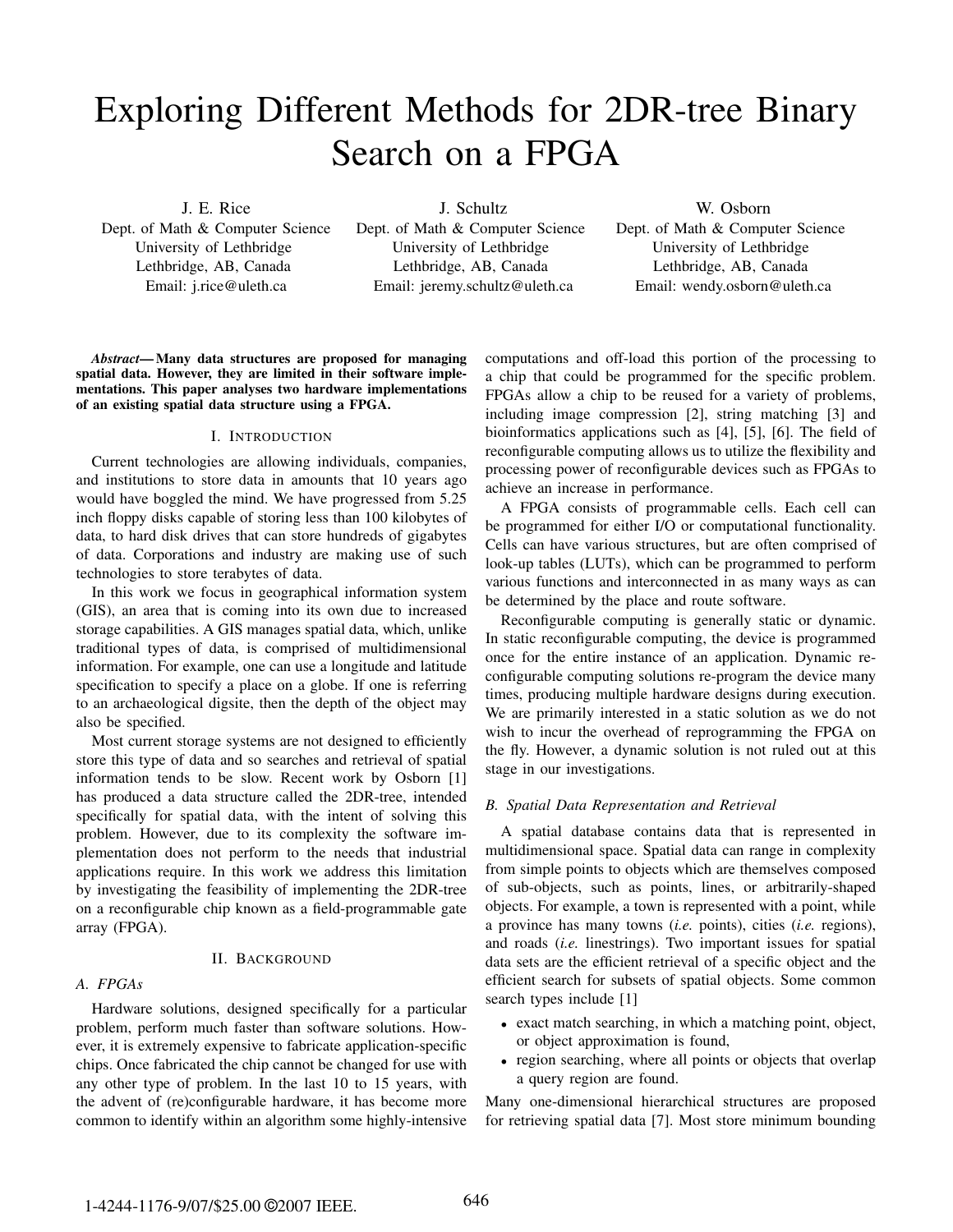rectangles (MBRs) of objects and the regions in space that contain objects. Their limitations include overcoverage of empty space, and overlap of the MBRs, which leads to multiple-path searching. Because we propose the use of a multidimensional structure to store spatial data we avoid these problems.

# III. THE PROJECT

# *A. The 2DR-tree*

This paper builds on work introduced by the authors in [8], which uses a two-dimensional hierarchical data structure for storage of objects in two-dimensional space. Using a hierarchical data structure with the same dimensionality as the data set leads to significant improvement in retrieval performance [1]. The 2DR-tree supports the mapping of each MBR at every level to an appropriate location in a two-dimensional node, which reduces overlap and overcoverage. In addition, it reduces the number of nodes that need to be checked during searches, thereby improving retrieval performance.

The 2DR-tree differs from other spatial data structures in that the node locations are arranged in a node. Instead of a node being modeled as one-dimensional, it is in the form of a two-dimensional array. A node can be broken down into individual node locations. These locations hold MBRs, which consists of two coordinate pairs high  $(x, y)$  and low  $(x, y)$ . At the leaf level, an MBR represents an object, and its location in two-dimensional space is approximated in an appropriate location within a node. At the non-leaf level, an MBR represents a subspace that contains other MBRs, and its location is also approximated within a two-dimensional node. The order of a node is  $X * Y$ , where X is the number of node locations on the x-axis and  $Y$  is the number of node locations on the y-axis. Figure 1 shows the layout for some sample objects, and the corresponding 2DR-tree representing those objects is shown in Figure 2.



Fig. 1. An example layout of various objects.

Searching is done using a binary search algorithm. The main task generally involves deciding where to make the division; however as we will see in the following section the necessity for this is removed when implementing the search on the FPGA. In [8] we implemented a basic version of this concept. This paper builds upon this with a second implementation that solves many problems with our first method.



Fig. 2. The 2DR-tree storing the objects shown in Figure 1.

#### *B. FPGA Implementation*

For this work we used the Virtex-II Pro FPGA Prototyping Station, provided by the Canadian Microelectronics Corporation. It consists of an AMIRIX AP1000 development board that features the Xilinx Virtex-II Pro FPGA. It has 44,000 logic slices, two embedded IBM PowerPC hard macros and 1.4MB of on-chip RAM. We use the Xilinx ISE and Xilinx EDK software for development and simulations.

The FPGA implementation of the 2DR-tree structure closely matches the description in section III-A, except that the node location units also contain a pointer to related data about the object as well as logic to perform the bulk of the work (*i.e.* checking two MBRs for overlap). In software it is also necessary to determine a split point for the binary search. However, the FPGA can check all nodes simultaneously, and therefore we do not need to find a division; instead all nodes on one level can be tested at once. The node location unit is designed to test for overlap between a given input MBR and the stored MBR and give the appropriate output.

Along with the 2DR-tree, it is also necessary to implement controllers to manage the input and output. Details of these controllers are given in [8]. Using the node location unit as the foundation, a node of any order can be created. The only information stored at the node-level is the status of the node, *i.e.* leaf-node or not. The output from all node location units are passed out of the node unit as a group. The final step is to create, on the FPGA, a 2DR-tree built from the individual nodes. Two issues arise when creating the 2DR-tree. As the height of the tree grows the number of output MBRs increase drastically, as do the number of load MBRs. The input and output controllers solve the issue of handling the input and output loads, but tree size reamins a problem.

#### IV. METHODS & RESULTS

The goal of this work is to explore different FPGA implementations of the 2DR-tree binary search. In this section we present the two methods that were compared and some results for each. The first method is based on the idea of representing the complete 2DR-tree on the FPGA. However, in previous work we found that we quickly run out of room on the FPGA. The second method tries to overcome this shortcoming by using a queue of nodes to test for overlap.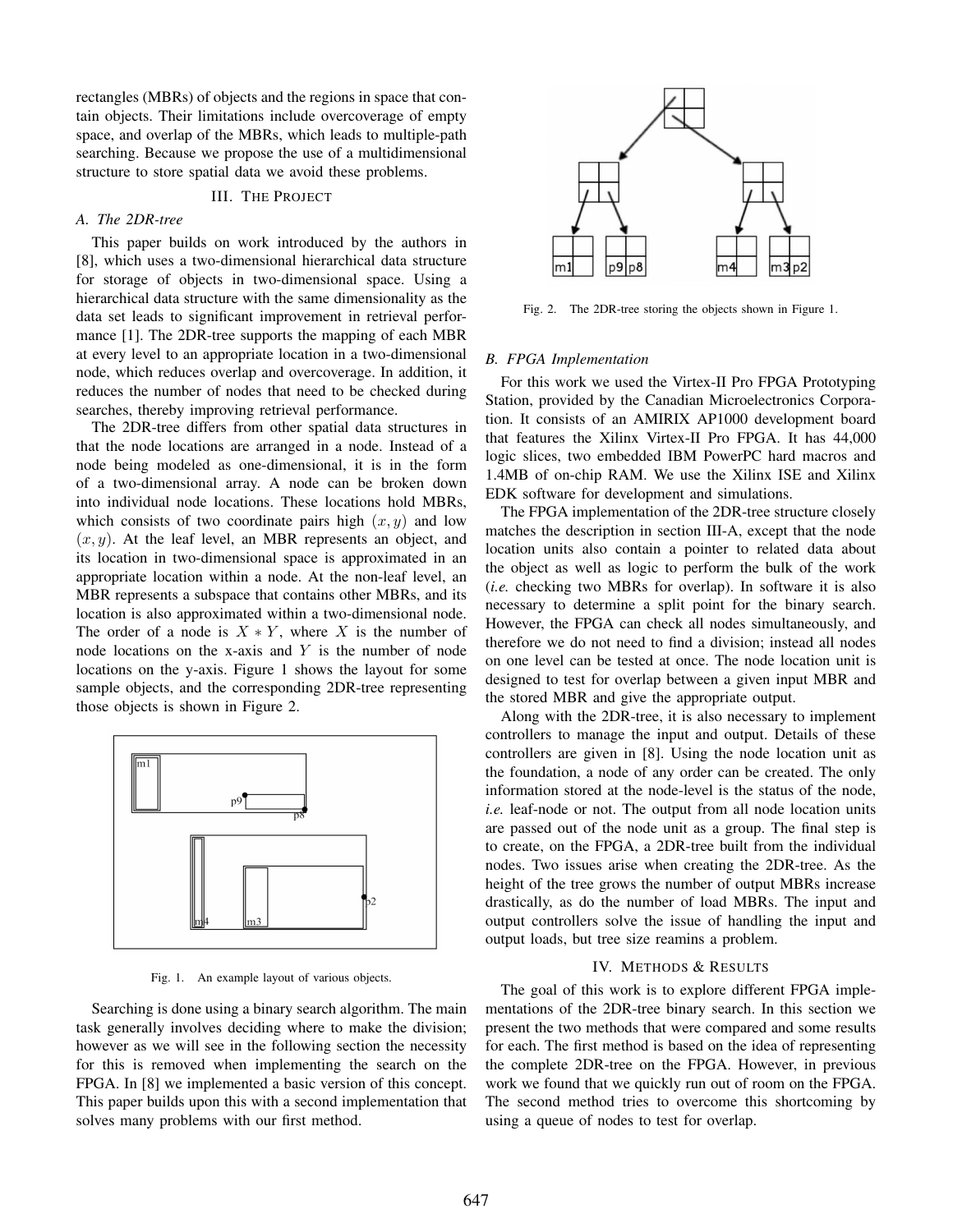#### *A. Method 1: Complete Tree*

In implementing the entire tree in hardware we gain an immediate speed increase from the ability to test several nodes for overlap at once. All nodes at each level in the 2DR-tree can be tested simultaneously. Assuming an order of 2∗2, then at the first level (the root node) one node is tested, followed by 4 at the next level, 16 at the level after that and so on.

A tree of height 3 was intially used for the FPGA 2DRtree performance analysis. The height restriction is due to the space limitation of the FPGA. Adding another level would require a larger FPGA. Since storage of the MBRs for each node location accounts for most of the space requirements, we are able to fit a tree of height 4 on the FPGA by reducing the range of the integers in the MBRs. This was done by using an integer with 16 bits instead of 31 bits, since the sample data does not exceed the range of a 16 bit integer. Further reduction in the range would allow for more levels to be added to the tree, but for analysis purposes the two sample tree heights will suffice. Two techniques for generating timing results are used: first, the implementation was simulated using the Xilinx software, and then the method was implemented and tested on the FPGA. Simulations were run on the sample data with tree heights of both 3 and 4. A tree of height 3 has 21 nodes and 16 output nodes, while a tree of height 4 has 85 nodes and 21 output nodes. Both trees can be implemented with a clock cycle of approximately 12ns. Table I gives the results for performing searches with the varying height trees. For the FPGA implementation the total time is

| <b>Action</b>           | <b>FPGA Simulation</b> |                 | <b>Software</b> |           |
|-------------------------|------------------------|-----------------|-----------------|-----------|
|                         | $Heicht=3$             | Height=4        | $Height=3$      | Height=4  |
| Initialize              | 6 ns                   | 6 <sub>ns</sub> | N/A             | N/A       |
| Load                    | $264$ ns               | $1.032$ ns      | N/A             | N/A       |
| Search                  | $48$ ns                | $60$ ns         | N/A             | N/A       |
| <b>Ouery Output</b>     | $216$ ns               | 792 ns          | N/A             | N/A       |
| Total Time              | 534 ns                 | $1.890$ ns      | $13422$ ns      | 20685 ns  |
| <b>Further Searches</b> | $264$ ns               | $852$ ns        | no change       | no change |
|                         |                        |                 |                 |           |

TABLE I

SPEED FOR VARIOUS ACTIONS IN PERFORMING A BINARY SEARCH ON A 2DR-TREE (FPGA METHOD 1 COMPARED TO SOFTWARE).

based on loading each node in the tree, performing the search and querying all the output nodes. Further searches do not include loading the tree with nodes. The time it takes for the data to transfer to the host PC and FPGA is not included in these calculations. For comparison, the last two columns of Table I give the timing results for the software binary search. These results were obtained by runing the 2DR-tree Java code. The only modification to the code was to add instructions for gathering the time it takes for the searches. Since a search takes a fraction of a second, several hundred searches were performed and the average time was calculated from these results. There is a dramatic increase in speed using the FPGA, according to these simulated results. However, the results from execution of the binary search on the FPGA illustrate how much the data transfers slow down the search, as shown in Table II. Table II shows that incorporating the serial

| Baud  | <b>Iterations</b> | Output<br>Method | Avg. Time<br>per Search (ms) |
|-------|-------------------|------------------|------------------------------|
| 9600  | 100               | Full             | 46.8                         |
| 9600  | 1000              | Full             | 46.667                       |
| 9600  | 100               | None             | 17.267                       |
| 9600  | 1000              | None             | 17.334                       |
| 57600 | 100               | Full             | 15.667                       |
| 57600 | 1000              | Full             | 15.4                         |
| 57600 | 100               | None             | $2.81*$                      |
| 57600 | 1000              | None             |                              |
|       |                   | TABLE II         |                              |

FPGA (METHOD 1) BINARY SEARCH PERFORMANCE INCLUDING SERIAL COMMUNICATIONS.

communication time requirements decreases the performance to a level far below the software results. Increasing the baud rate of the communications from 9600 to 57600 decreases the requirements, but not to an acceptable level. The output methods *full* and *none* refer to whether the search output is displayed. This allows us to determine the time required for querying for the output. With a baud rate of 57600 and with output method none, the Java serial driver gives errors and so therefore complete results could not be reported. In addition, the \* indicates that not all iterations were completed for this data set.

From these results, running the binary search on the FPGA does not show any advantage. Increased communication speeds, such as sending information via PCI bus, are necessary. The difference between the software and FPGA binary search may also reduce as the height of the tree increases, since the FPGA search time does not dramatically increase as the height of the tree grows while this tends to be the trend for the software implementation.

#### *B. Method 2: Overlap Queue*

In the previous method there is a restriction on tree height, imposed by the data requirements and the size of the FPGA. One way around this restriction is to split the main tree into subsections and use the previous method to test each subsection. However, this could lead to loading of unneeded sections of the tree. This can be broken down even further. Instead of a complete subsection of the tree being tested for overlap a single node can be tested.

Using this method, the root node is added to a queue. The nodes in the queue are tested by a FPGA node. If a node location, from a non-leaf node, passes the overlap test, then the node it points to is added to the queue. Otherwise, if it is a leaf node and the node location passes the test, then that MBR is added to the found list. This cycle is continued until there are no nodes left in the queue. The pseudocode is:

```
Add the root node to a queue
While the queue is not empty
  Load and test the node on FPGA
  Query for the Node Location results
  If the Node Location passed the overlap test then
    If the node is a leaf-node then
      Add to the final results
    Else
```